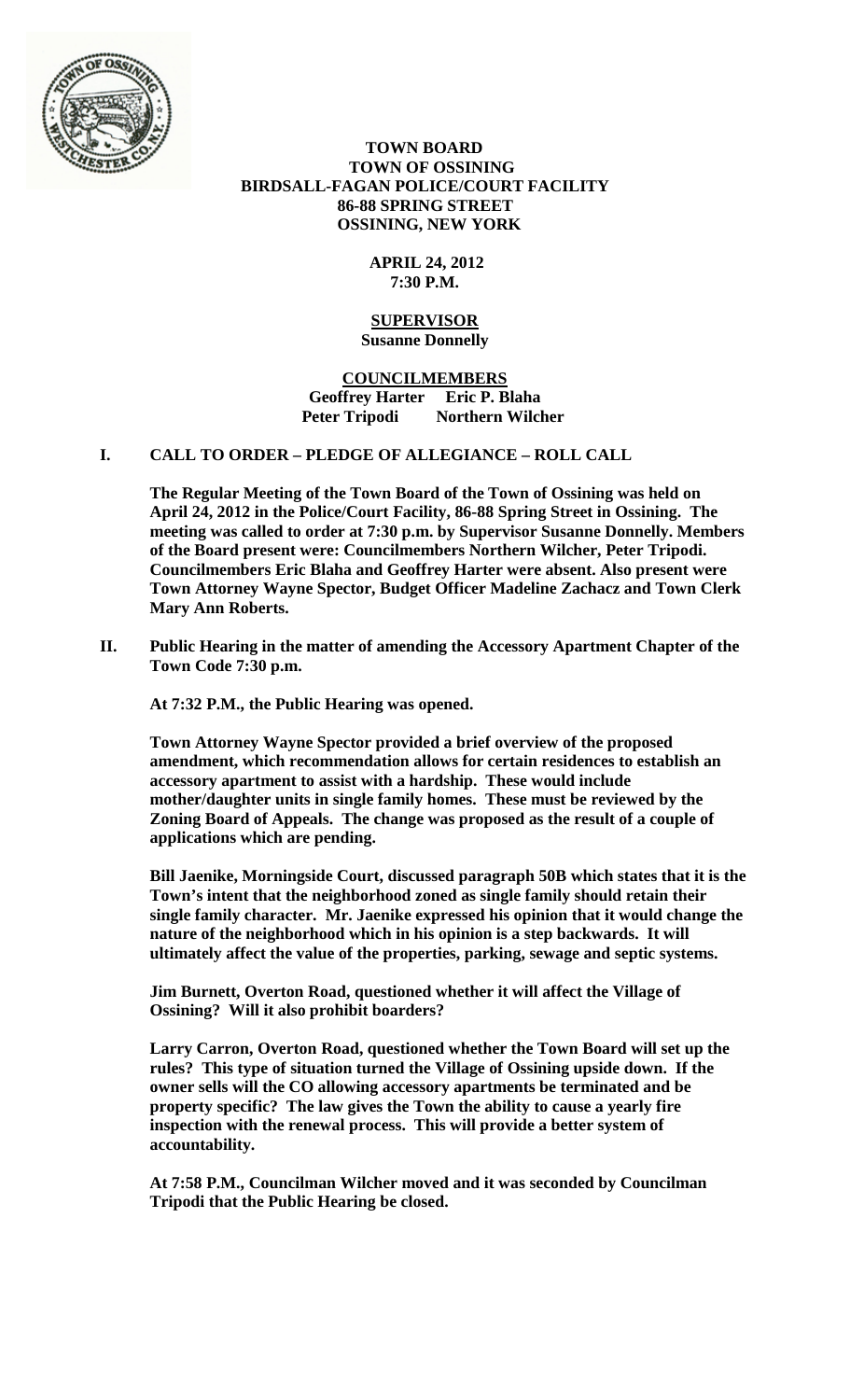**Public Hearing in the matter of the Petition for Extension of the Ossining Consolidated Sewer District – Salvatore Carrera 7:35 p.m.**

**At 7:58 P.M., the Public Hearing was opened.**

**Town Attorney Wayne Spector provided a brief description which did not address the technical issues allowing them to tie into the sewer district. There are other reviews that must take place prior to installation which include engineering and County review.**

**At 7:59 P.M., Councilman Tripodi moved and it was seconded by Councilman Wilcher that the Public Hearing be closed.**

**Public Hearing in the matter of the Petition for Extension of the Ossining Consolidated Sewer District-Peter Rodriguez 7:40 p.m.**

**At 8:00 P.M., the Public Hearing was opened.**

**No one spoke at this Public Hearing**

**At 8:01 P.M., Councilman Wilcher moved and it was seconded by Councilman Tripodi that the Public Hearing be closed.**

**Public Hearing in the matter of the Petition for Extension of the Ossining Consolidated Sewer District – Kenneth Godfrey 7:45 p.m.**

**At 8:01 P.M., the Public Hearing was opened.**

**No one spoke at this Public Hearing**

**At 8:02 P.M., Councilman Wilcher moved and it was seconded by Councilman Tripodi that the Public Hearing be closed.**

**Public Hearing in the matter of the Petition for Extension of the Ossining Consolidated Sewer District-Stephen Indorf 7:50 p.m.**

**At 8:02 P.M., the Public Hearing was opened.**

**No one spoke at this Public Hearing**

**At 8:03 P.M., Councilman Wilcher moved and it was seconded by Councilman Tripodi that the Public Hearing be closed.**

**Public Hearing in the matter of the Petition for Extension of the Ossining Consolidated Sewer District – Thomas H. Pearse 7:55 p.m.**

**At 8:03 P.M., the Public Hearing was opened.**

**No one spoke at this Public Hearing**

**At 8:04 P.M., Councilman Wilcher moved and it was seconded by Councilman Tripodi that the Public Hearing be closed.**

## **III. ANNOUNCEMENTS**

**Supervisor Donnelly announced that in May 1, 2012 the Town Board will hold a Town Hall Meeting at the Ossining Public Library at 7:30 p.m. in the Theater. This will be the second Town Hall Meeting and the subject will be "Assessment".**

**Councilman Tripodi announced that the Ossining Fire Department would be**  hosting the 200<sup>th</sup> Anniversary Parade on Saturday, May5th, beginning at 3 p.m.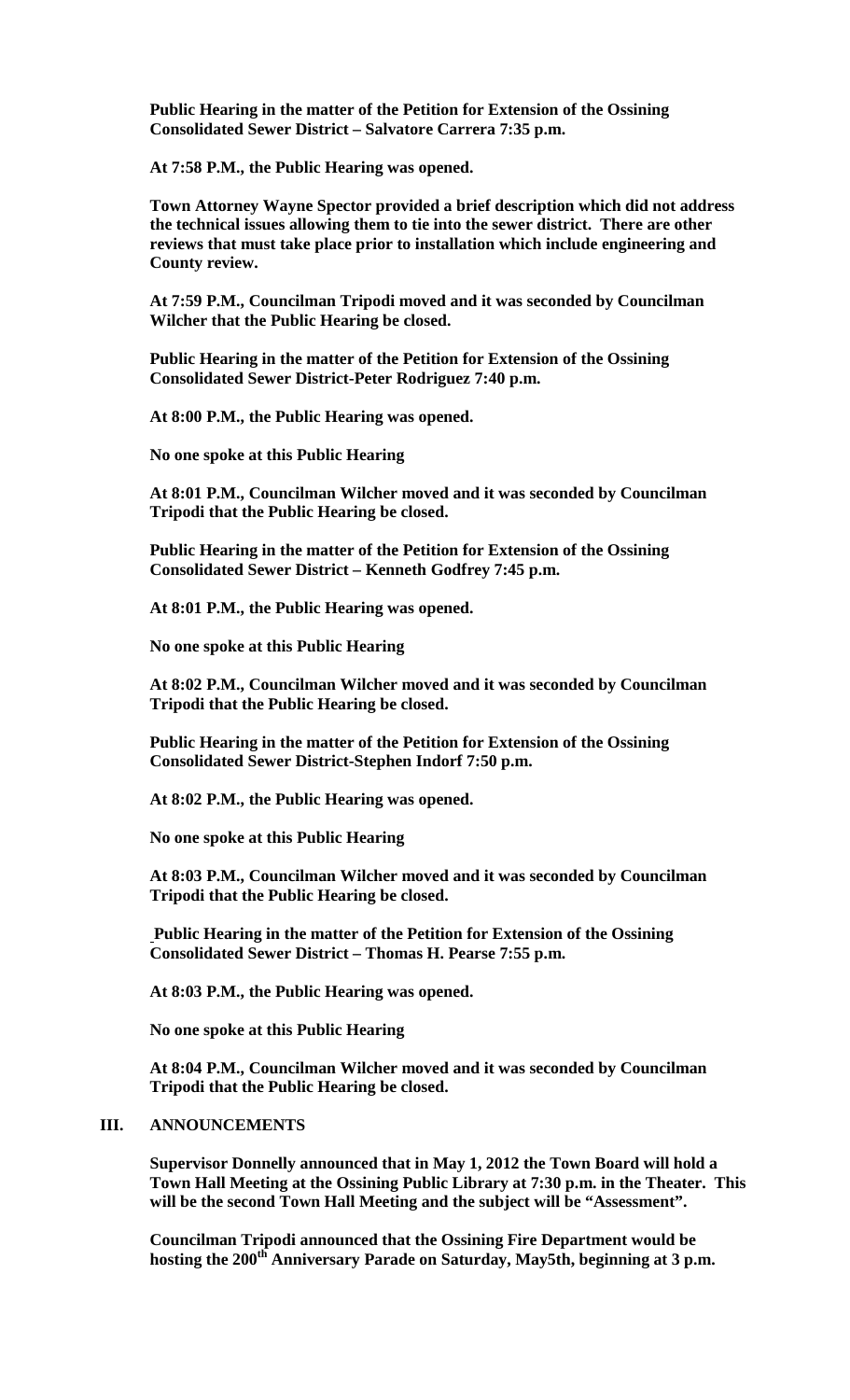## **IV. PUBLIC COMMENT ON AGENDA ITEMS**

**Jerry Gershner, Town Outside Resident, questioned expenditures for 507 North State Road including \$287 on a lease for a copier; \$56 for lease on a fax machine; and \$843 for Con Ed gas charge. The Town has no obligation to provide these items. Supervisor Donnelly stated as of April 27, 2012 the County Police will be moving out of 507 North State Road. There will be no further cleaning bills.**

**Councilman Tripodi stated that there is a clause in the Police Contract that should be read and he commends the Board for listening.**

**Budget Officer Madeline Zachacz stated that the fax machine has been re-focused to another department.**

### **V. BOARD RESOLUTIONS**

#### **A. Approval of Minutes**

**Councilmember Wilcher moved and it was seconded by Councilmember Tripodi that the following be approved:**

**Resolved, that the Town Board of the Town of Ossining hereby approves the April 10, 2012 Minutes of the Regular Meeting as presented.**

**Motion Carried: Unanimously**

### **B. Approval of Minutes-Special Meeting**

**Councilmember Wilcher moved and it was seconded by Councilmember Tripodi that the following be approved:**

**Resolved, that the Town Board of the Town of Ossining hereby approves the April 17, 2012 Minutes of the Special Meeting as presented.**

**Motion Carried: Unanimously**

#### **C. Approval of Voucher Detail Report**

**Councilmember Wilcher moved and it was seconded by Councilmember Tripodi that the following be approved:**

**Resolved, that the Town Board of the Town of Ossining hereby approves the Voucher Detail Report dated April 24, 2012 in the amount of \$480,082.49.**

#### **Motion Carried: Unanimously**

## **D. Finance- Capital project #2012-2179- Local Government Records Management Improvement Fund Project Adjustment**

**Councilmember Wilcher moved and it was seconded by Councilmember Tripodi that the following be approved:**

**Resolved, that the Town Board of the Town of Ossining hereby increases the approved budget for the 2012 LGRMIF Capital Project in the amount of \$1,392.72 to \$14,314.72 from \$12,922, with the additional funds not covered by the grant to be funded by the General Fund Contingency.**

**Increase: 037.1220.2179 \$1,392.72 Decrease: 010.1990.0400 \$1,392.72**

**Motion Carried: Unanimously**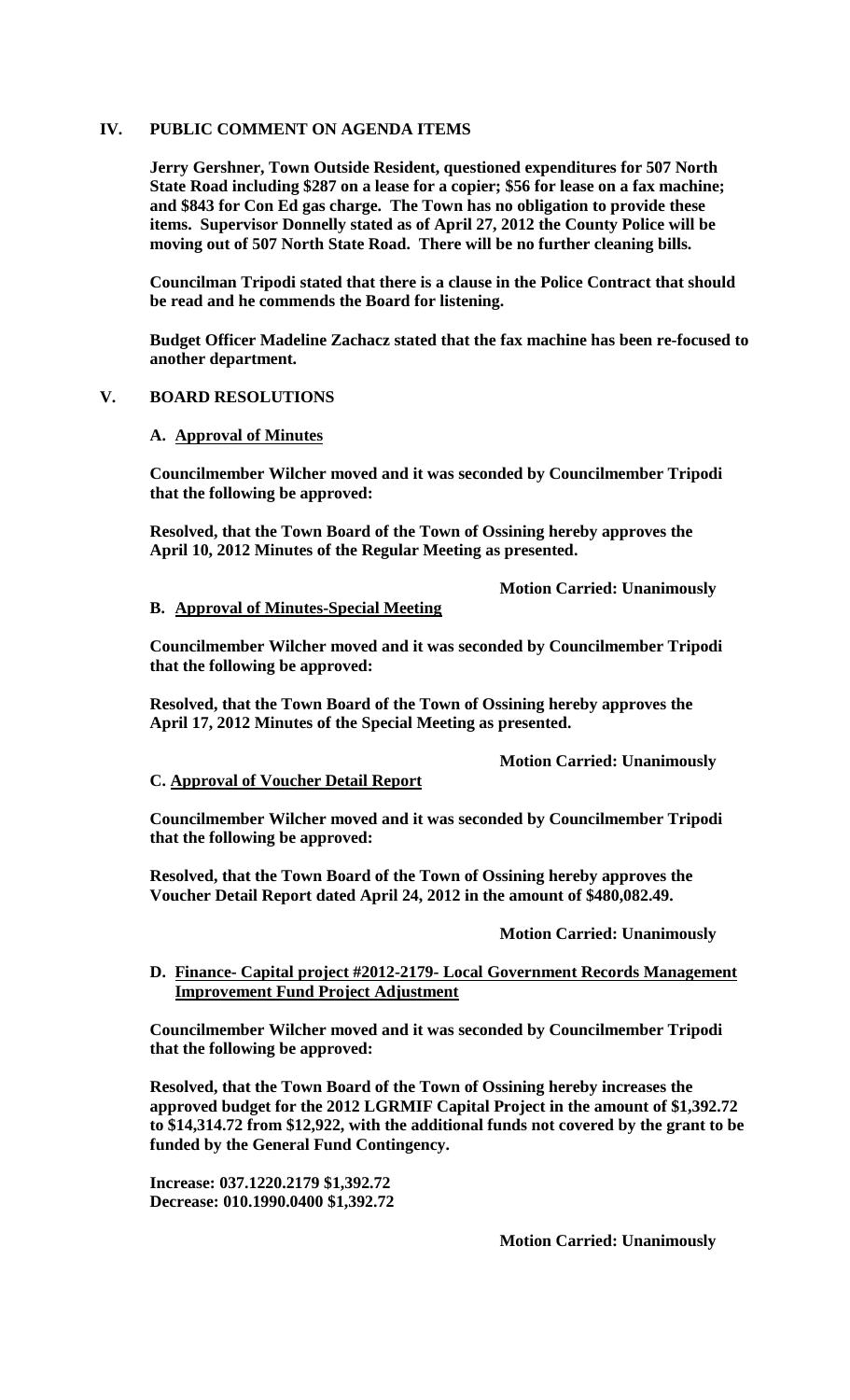# **E. Honorary Street Sign Declaration- Luiz Carlos da Costa**

**Councilmember Wilcher moved and it was seconded by Councilmember Tripodi that the following be approved:**

**Whereas, Luiz Carlos da Costa, a Brazilian native and an Ossining resident, was the Principal Deputy Special Representative for the UN Stabilization Mission in Haiti; and**

**Whereas, Mr. da Costa was killed in service during the 2010 Haitian earthquake; and**

**Whereas, the Town Board of the Town of Ossining recognizes Mr. da Costa's bravery and commitment to service, in our community and around the world;**

**Now, therefore be it resolved that the Town Board of the Town of Ossining hereby honors Mr. da Costa and dedicates Quail Hollow Road, Ossining, New York, as "Luiz Carlos da Costa Way" in his memory.**

**Motion Carried: Unanimously**

# **F. Nutrition- Renewal of "Westchester County Department of Health Permit to Operate"**

**Councilmember Wilcher moved and it was seconded by Councilmember Tripodi that the following be approved:**

**Whereas, the Town of Ossining provides a Nutrition program to residents; and**

**Whereas, Section 873.301 of the Westchester County Sanitary Code requires that the Permit to Operate be completed 60 days prior to the date of expiration;**

**Now, therefore be it resolved that the Town Board of the Town of Ossining hereby authorizes the Supervisor to sign this renewal, to be completed and delivered to the County by the Nutrition Department manager.**

**Motion Carried: Unanimously**

## **G. Change Order #4: Stonegate Road Pump Station Elimination and Gravity Sewer Replacement 2011**

**Councilmember Wilcher moved and it was seconded by Councilmember Tripodi that the following be approved:**

**Whereas the Stonegate Road Pump Station Elimination and Gravity Sewer Replacement sewer capital project is near completion, and**

**Whereas work on the project uncovered the necessity for a road to be installed in the event that the Highway Department or technicians would require access to the sewer system to correct a sewer malfunction;**

**Resolved, that the Town Board of the Town of Ossining hereby authorizes the Supervisor to sign Change Order # 4 with Abbott & Price for the Stonegate Road Pump Station Elimination and Gravity Sewer Replacement Project:** 

**Installation of gravel access road: \$12,582**

**To be funded by a combination of a Town-issued Bond and sewer district fund balance.**

**Motion Carried: Unanimously**